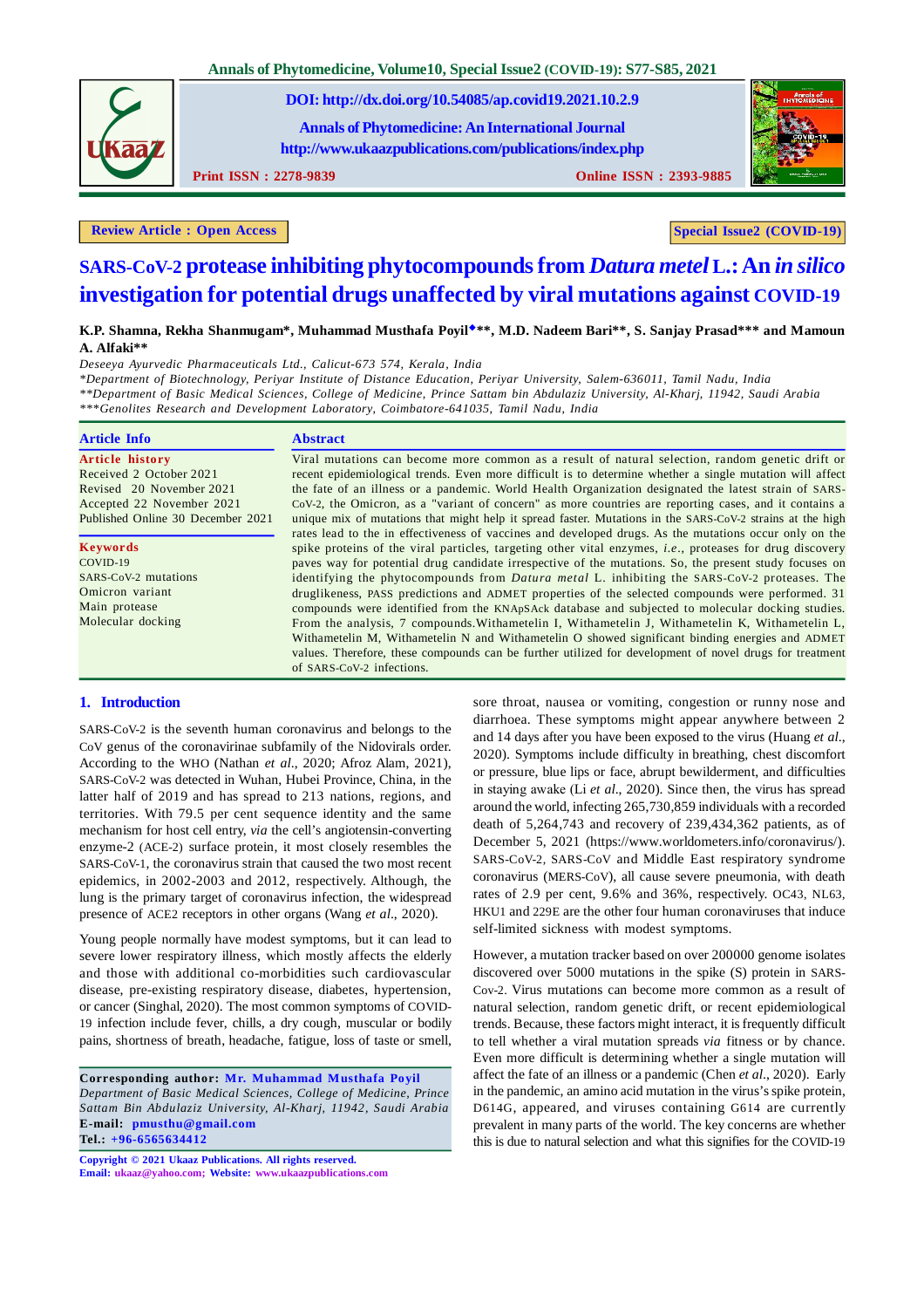pandemic. Transmission is crucial for viruses like SARS-CoV-2 because if they do not get into another host, their lineage would die. E484K is a mutation that was originally discovered in the South African SARS-CoV-2 variant, has now been identified in the UK fast-spreading variant, prompting fears the virus is developing more and could become resistant to vaccines (Wang Dawei *et al*., 2020).

The Omicron variant of SARS-CoV-2 is the latest coronavirus strain to be labelled a "variant of concern" by the World Health Organization: more countries are reporting cases, and it contains a unique mix of mutations that might help it spread faster. Scientists are also attempting to establish if the currently available vaccinations are useful in combating it. The Omicron variation is the most divergent variety found in significant numbers during the pandemic, raising major concerns that it might be linked to a significant decrease in vaccination efficacy and an increased risk of reinfection.

Proteases are classified into distinct classes based on the catalytic amino acid. Whereas, the SARS-CoV-2 primary protease is a cysteine protease. Renin, a human pharmacological target, is also a member of this family. The HCV protease, as well as the human protease DPP-4, coagulation factor Xa, and thrombin, are all serine proteases, whereas the angiotensin-converting enzyme (ACE) is a metalloproteinase (Eleftheriou *et al*., 2020; Drag *et al*., 2020).

Similarities in the catalytic amino acids of the active site and the type of amino acids in the substrate may indicate that the proteases can be effectively inhibited by the same inhibitors. However, the type of the active site's surrounding amino acids, as well as the active centre's 3D shape, are critical. The primary protease (Mpro, 3CLpro, nsp5) garnered a lot of interest among the corona-viral targets that have been researched in the past, especially after the initial SARS-CoV outbreak in the early 2000s (Zhang *et al*., 2020). Mutation in the SARS-CoV-2 strains at the high rates leads to the ineffective vaccines and developed drugs. As the mutation occurs only on the spike proteins of the virus particle, targeting other vital enzymes, *i.e.,* proteases for drug discovery paves way for potential drug candidate irrespective of the mutations.

*D. metel*, also known as Indian Thornapple, Hindu Datura, or Metel in Europe and Devil's Trumpet or Angel's Trumpet in the United States, is a shrub-like annual or short-lived, shrubby perennial,

distributed throughout India (Khaton and Shaik, 2012; Kuntal Das *et al*., 2016). The tall shrub *D. metel* has spreading branches. A perennial herbaceous plant in the Solanaceae family. Datura is used in many Ayurvedic medicines after purification method. The leaves of the Datura plant have anticancer, anti-inflammatory and antirheumatic potentials, and the blooms have proven antiasthmatic properties. The leaves, root and seeds are anticatarrhal, antidiarrhoeal, febrifuge, antidermatosis in nature (Agharkar *et al*., 1991). Therefore, the present study concentrates on identification of phytocompounds inhibiting the main proteases of SARS-CoV-2. The druglikeness and ADMET properties of the selected compounds were performed.

#### **2. Materials and Methods**

## **2.1 Target proteins preparation**

The protease of SARS-CoV-2 (PDB ID: 6LU7) was used as target protein and their 3D structures were collected from the protein Data Bank (http://www.rcsb.org/) for this current research. To visualize the target proteins, Pymol tool is used and then ligands, protein related water molecules, and co-crystal ligands are removed (Figure 1). To prepare the proteins, Auto Dock Tools were used. It is an open source free software by add up charges and for energy minimization. Swiss PDB viewer is used and next changed to pdbqt format.



**Figure 1: 3D structure of the SARS-Cov-2 Protease (PDB Id: 6LU7).**



**Figure 2: Binding site of the target protein. Binding sites were highlighted on grey.**

#### **2.2 Retrieval and preparation of ligands**

By utilizing KNApSAck database (http://www.knapsackfamily. com/KNApSAcK/), the bioactive compounds present in the *D. metel* were recognized. Total of 31 phytocompounds were utilized in this present study (Table 1). The ligand preparation is carried out by identifying its assigning charges, optimising utilizing UFF (universal force field), torsion root, correcting torsion angle, and finally 3D atomic coordinates of the molecules formed by changed into pdbqt format.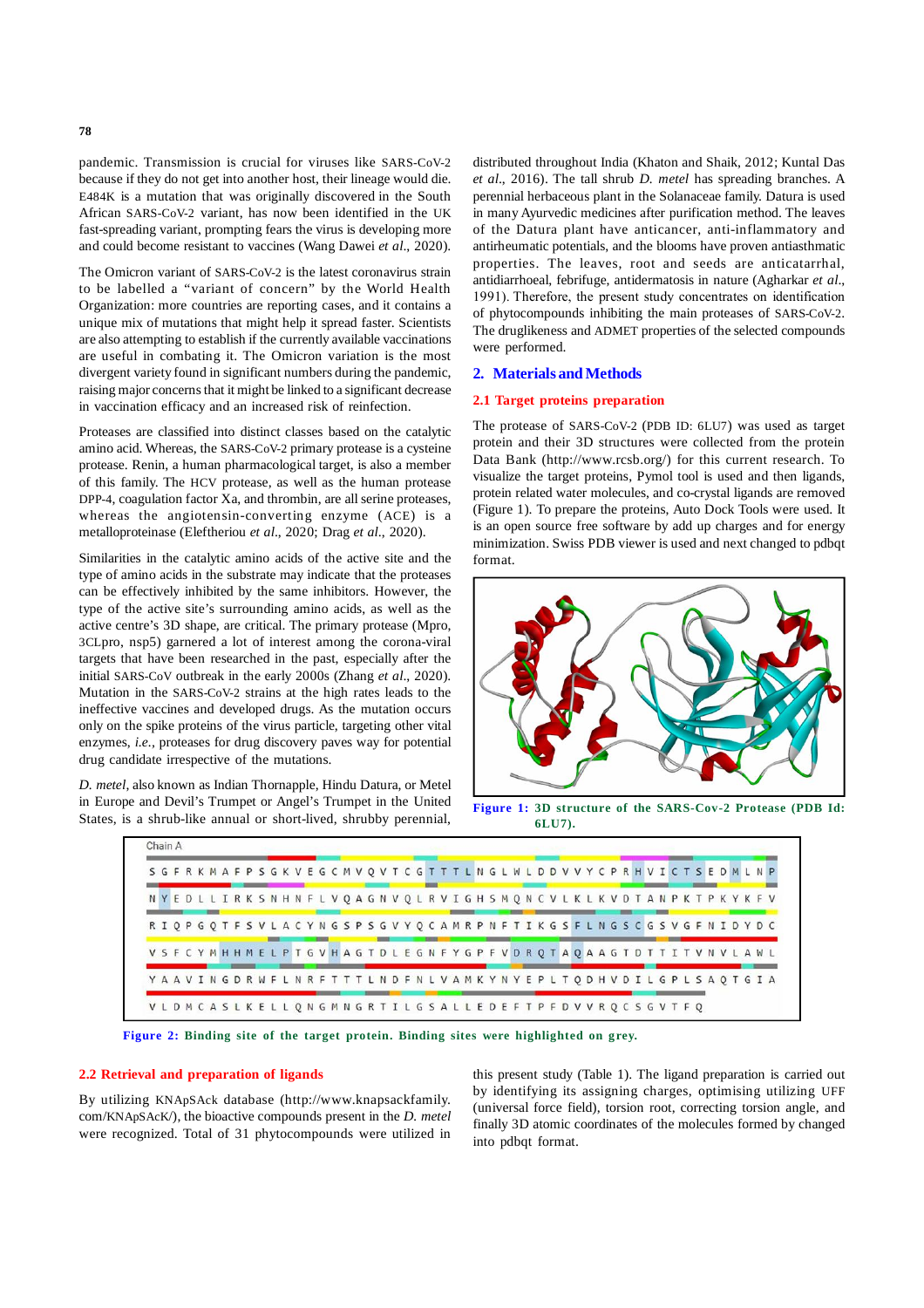#### **Table 1: Compound showing druglikeness property**

| S. No          | Compound name            |  |  |  |
|----------------|--------------------------|--|--|--|
| $\mathbf{1}$   | Oleic acid               |  |  |  |
| $\overline{2}$ | Putrescine               |  |  |  |
| 3              | 6beta-hydroxyhyoscyamine |  |  |  |
| $\overline{4}$ | Apohyoscine              |  |  |  |
| 5              | Atropine                 |  |  |  |
| 6              | Hyoscine                 |  |  |  |
| 7              | Hyoscyamine              |  |  |  |
| 8              | Littorine                |  |  |  |
| 9              | Meteloidine              |  |  |  |
| 10             | Norhyoscyamine           |  |  |  |
| 11             | Pseudotropine            |  |  |  |
| 12             | Tigloidine               |  |  |  |
| 13             | Tropine                  |  |  |  |
| 14             | Obtusifoliol             |  |  |  |
| 15             | 3alpha-acetoxytropane    |  |  |  |
| 16             | 3beta-acetoxytropane     |  |  |  |
| 17             | 3beta-tigloyloxytropane  |  |  |  |
| 18             | N-methylputrescine       |  |  |  |
| 19             | N-methylpyrrolinium      |  |  |  |
| 20             | Tropinone                |  |  |  |
| 21             | Withametelin I           |  |  |  |
| 22             | Withametelin J           |  |  |  |
| 23             | Withametelin K           |  |  |  |
| 24             | Withametelin L           |  |  |  |
| 25             | Withametelin M           |  |  |  |
| 26             | Withametelin N           |  |  |  |
| 27             | Withametelin O           |  |  |  |
| 28             | withametelin P           |  |  |  |
| 29             | $(-)$ -Hygrine           |  |  |  |
| 30             | Phenyllactic acid        |  |  |  |
| 31             | Phenylpyruvate           |  |  |  |

#### **2.3 Screening of the of ligands for druglikeness**

Swiss ADME (http://swissadme.ch/index.php) is used to determine druglikeness of the compounds. The druglikeness of a molecule is a critical criterion for validating it as a possible agonist for therapeutic targets. For screening the drug likeness property of compounds showing highest binding energy, Lipinski's rule of five (RO5) is used (Daina *et al*., 2017).

#### **2.4 Determination of functional sites of targets**

For the significant docking analysis, precise estimation of the active (functional) site is needed. To identify amino acid residues in the active pocket site synthesis of target proteins, CASTp online server (Computed Atlas for Surface Topography) is used (Sanjay and Shanthi, 2020). By using CASTp which is a simple and handy tool is used to analyse protein topology and active site pockets. Active site evaluation is a censorious for setting the grid box prior to docking.

# **2.5 Molecular docking and protein-ligand interaction analysis**

The PyRx tool *via* autodock wizard is used for all compounds which should be docked. Throughout the docking process, it was believed that the ligands were flexible and the protein was rigid. The grid parameter configuration file is formed in PyRxusing the grid box for 6LU7 ( $x = 17.27$ ,  $y = 30.68$ ,  $z = 48.04$ ) (Dallakyan and Olson, 2015). The ligand with the highest binding energy (mostly negative) was identified as having the highest binding affinity after docking process. The ligands having lower binding energy were identified, and to analyse the interaction between ligand and the protein at the binding sites, Biovia drug discovery studio 2019 is used.

# **2.6 ADMET analysis of the selected ligands**

ADMET analysis evaluation of absorption, metabolism, distribution, excretion and toxicity levels of the selected compounds using online based algorithms. There are many online database and offline software applications which helps in to predicting the drug candidates behaviour. We have used admet SAR (Cheng *et al.*, 2012) for ADMET predictions in this study. The potential phytochemicals showing higher binding energies were determined for their human intestinal absorption, blood-brain barrier penetration in *in vivo*, caco-2 cell permeability in *in vitro*, CYP4502C9 substrate and toxicity parameters including carcinogenicity on rats and mutagenicity by AMES test, *etc.,* were estimated.

# **2.7 Prediction of activity spectra for substances (PASS) for antibacterial activity**

The antiviral activity of the determined compounds was predicted using the prediction of activity spectra for substances (PASS) programme (Hasan *et al*., 2019). To predict a variety of physiological effects for a high number of substances, PASS programme is used. The substance's activity is predicted and quantified as probable inactivity (Pi) and probable activity (Pa). The components that have a Pa greater than Pi are those that are viable for the particular biological activity.

# **3. Results**

#### **3.1 Binding site analysis**

CASTp was used to determine the functional site pockets in proteases of SARS-CoV-2. CASTp is a web-based tool for determining the amino acid residues in a protein's active pocket. Figure 2 illustrates the CASTp results for SARS-CoV-2 proteases. From CASTp results, the amino acids in the active site and their positions are listed as Table 2. To cover the binding sites of target proteins, grid boxes were generated.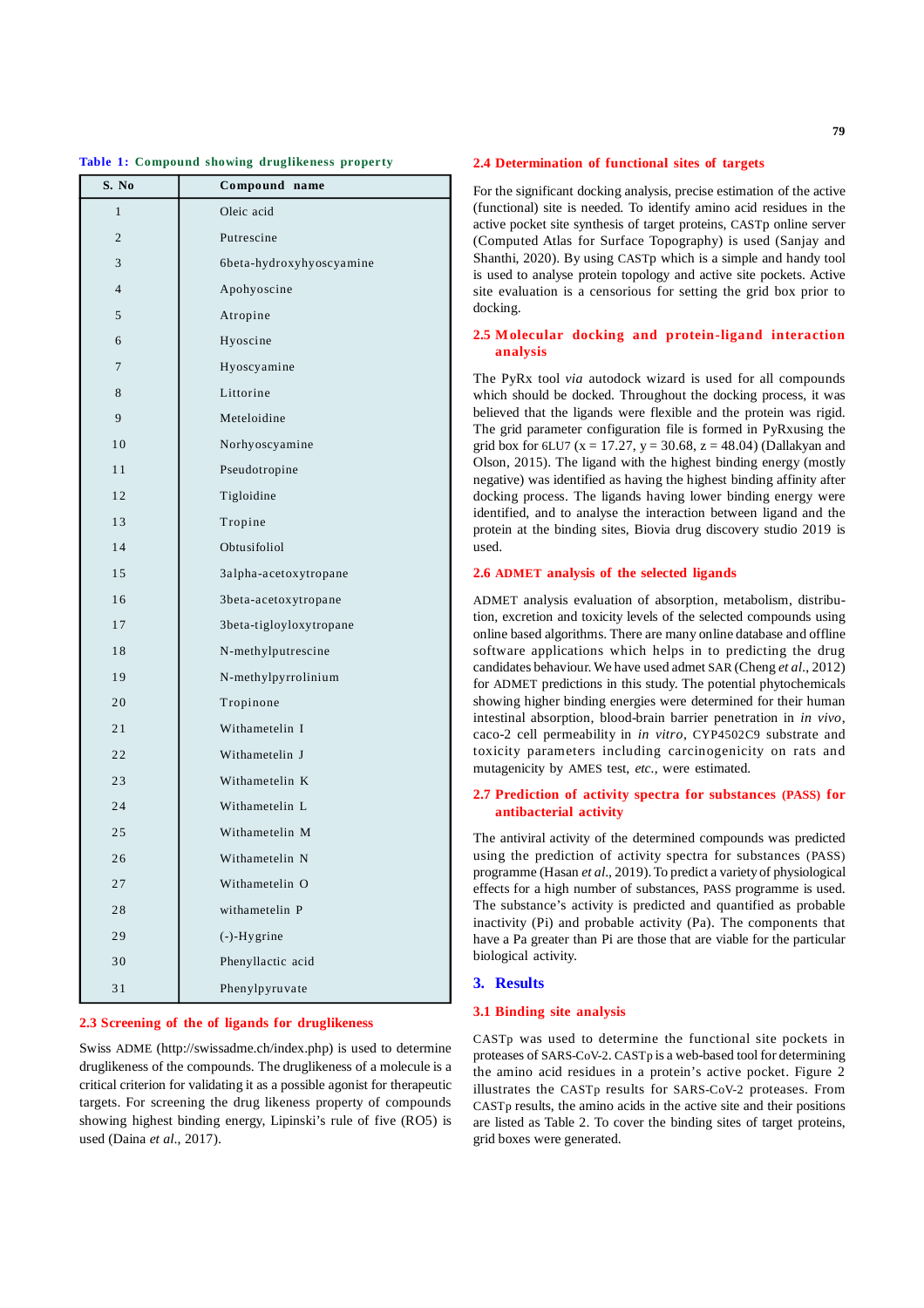## **Table 2: Amino acid residues in the binding sites**

| <b>S. No.</b> | Target protein | Amino acid residues in binding<br>sites                                                                                                                                                                                                                                              |
|---------------|----------------|--------------------------------------------------------------------------------------------------------------------------------------------------------------------------------------------------------------------------------------------------------------------------------------|
|               | Protease       | A: 24-THR, 25-THR, 26-THR, 27-<br>LEU, 41-HIS, 44-CYS, 45-THR, 46-<br>SER, 49-MET, 52-PRO, 54-TYR, 140-<br>PHE, 141-LEU, 142-ASN, 143-GLY,<br>144-SER, 145-CYS, 163-HIS, 164-HIS,<br>165-MET, 166-GLU, 167-LEU, 168-<br>PRO, 172-HIS, 187-ASP, 188-ARG,<br>189-GLN, 190-THR, 192-GLN |

**Table 3: Binding affinity of the phytocompounds**

| S. No          | Compound name            | <b>Binding energy</b> |  |
|----------------|--------------------------|-----------------------|--|
|                |                          | (Kcal/mol)            |  |
| $\mathbf{1}$   | Oleic acid               | $-4$                  |  |
| $\overline{2}$ | Putrescine               | $-3.5$                |  |
| 3              | 6beta-hydroxyhyoscyamine | $-6.1$                |  |
| $\overline{4}$ | Apohyoscine              | $-6.3$                |  |
| 5              | Atropine                 | $-5.1$                |  |
| 6              | Hyoscine                 | $-6.1$                |  |
| 7              | Hyoscyamine              | $-5.7$                |  |
| 8              | Littorine                | $-6.4$                |  |
| 9              | Meteloidine              | $-5.8$                |  |
| 1 <sub>0</sub> | Norhyoscyamine           | $-6$                  |  |
| 11             | Pseudotropine            | $-4.3$                |  |
| 12             | Tigloidine               | $-5.4$                |  |
| 13             | Tropine                  | $-4.3$                |  |
| 14             | Obtusifoliol             | $-6.7$                |  |
| 15             | 3alpha-acetoxytropane    | $-4.8$                |  |
| 16             | 3beta-acetoxytropane     | $-4.8$                |  |
| 17             | 3beta-tigloyloxytropane  | $-5.6$                |  |
| 18             | N-methylputrescine       | $-3.5$                |  |
| 19             | N-methylpyrrolinium      | $-3$                  |  |
| 20             | Tropinone                | $-4.1$                |  |
| 21             | Withametelin I*          | $-7.9$                |  |
| 22             | Withametelin J*          | $-8.4$                |  |
| 23             | Withametelin K*          | $-8.2$                |  |
| 24             | Withametelin L*          | $-8$                  |  |
| 25             | Withametelin M*          | $-8$                  |  |
| 26             | Withametelin N*          | $-8$                  |  |
| 27             | Withametelin O*          | $-8$                  |  |
| 28             | $(-)$ -Hygrine           | $-4$                  |  |
| 29             | Phenyllactic acid        | $-5.1$                |  |
| 30             | Phenylpyruvate           | $-5$                  |  |

\*Compounds showing lower binding energy (<-7Kcal/mol**)**

# **3.2 Druglikeness properties**

The druglikeness properties of the phytocompounds were evaluated using Lipinski rule of five (RO5). The molecular weight, H-bond

acceptors, H-bond donors and MlogP values were evaluated. From the analysis of 31 compounds, all the compounds except Withametelin P satisfied RO5.

## **3.3 Molecular docking analysis**

PyRx was utilised to dock all 30 compounds to their target protein, SARS-CoV-2 protease. The binding energies of the compounds were determined, and those with a lower binding energy (-7.0 Kcal/mol) were identified. About 7 compounds demonstrated a substantial binding energy (-7.0 Kcal/mol) which are listed in Table 3.

**Table 4: Protein-ligand interaction analysis**

| S. No.         | Compounds                   | <b>Protein-ligand interactions</b> |                      |  |  |
|----------------|-----------------------------|------------------------------------|----------------------|--|--|
|                |                             | H-bond                             | Amino acid resideues |  |  |
| $\mathbf{1}$   | Withametelin I*             | $\overline{2}$                     | A: 143-GLY, 166-GLU  |  |  |
| $\overline{2}$ | Withametelin J*             | 3                                  | A: 142-ASN, 143-GLY, |  |  |
|                |                             |                                    | 144-SER              |  |  |
| 3              | Withametelin K*             | 2                                  | A: 166-GLU, 189-GLN  |  |  |
| $\overline{4}$ | Withametelin L <sup>*</sup> | 3                                  | A: 143-GLY, 144-SER, |  |  |
|                |                             |                                    | $145$ -CYS           |  |  |
| 5              | Withametelin M <sup>*</sup> | 1                                  | A: 189-GLN           |  |  |
| 6              | Withametelin $N^*$          | $\overline{2}$                     | A: 24-THR, 166-GLU   |  |  |
| $\overline{7}$ | Withametelin O*             |                                    | $A: 26-THR$          |  |  |

#### **Table 5: PASS predictions**

| S. No. | Compounds                   | Pa    | Pi    |
|--------|-----------------------------|-------|-------|
| 21     | Withametelin I*             | 0.244 | 0.134 |
| 22     | Withametelin I*             | 0.286 | 0.284 |
| 23     | Withametelin K <sup>*</sup> | 0.311 | 0.230 |
| 24     | Withametelin L*             | 0.326 | 0.201 |
| 2.5    | Withametelin M*             | 0.325 | 0.203 |
| 26     | Withametelin N*             | 0.431 | 0.037 |
| 27     | Withametelin O*             | 0.238 | 0.146 |



**Figure 3: Interaction of withametelin I on SARS-CoV-2 protease.**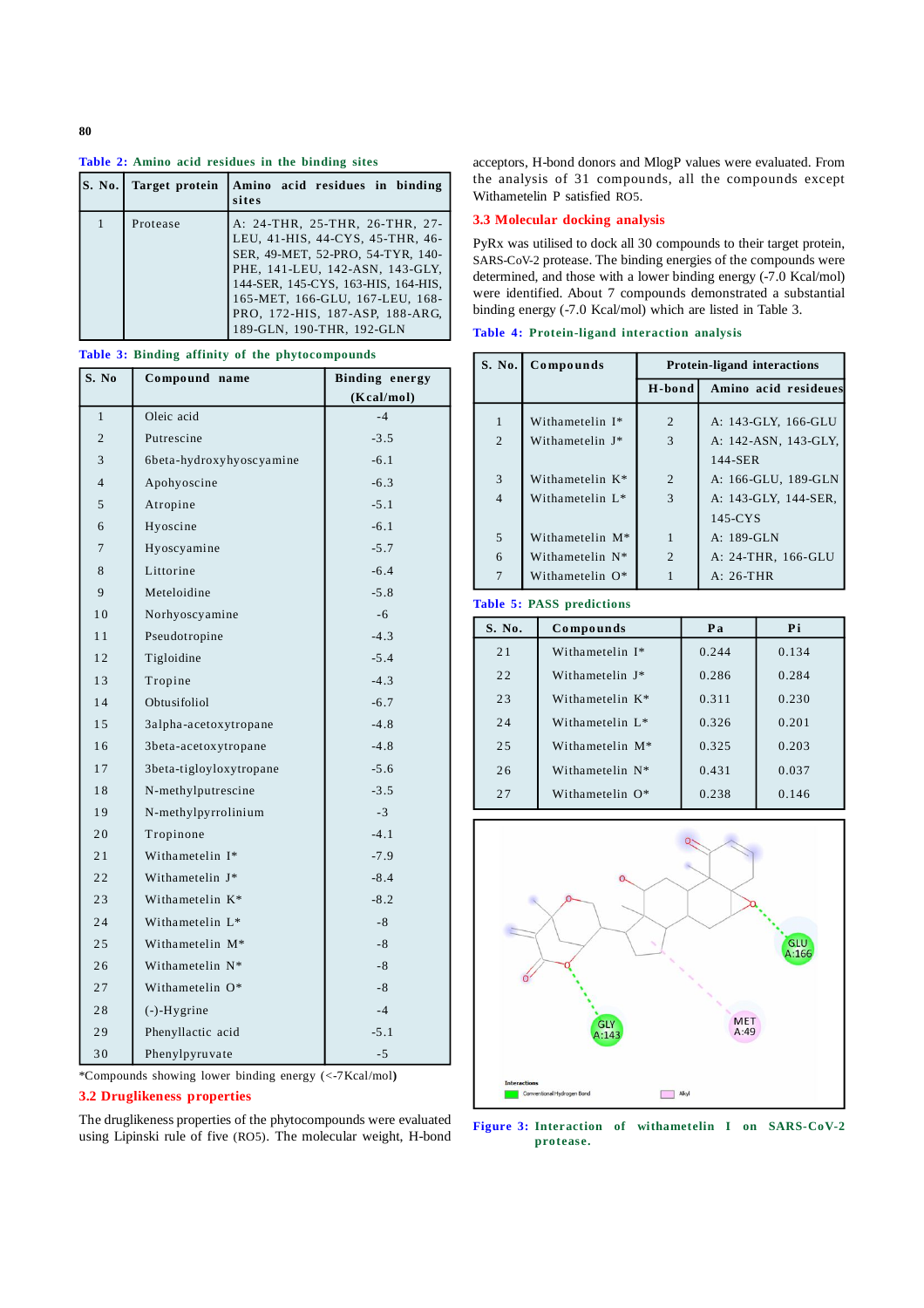**Table 6: ADMET properties of the selected compounds**

|                | Compound                    | <b>ADMET</b> analysis                                           |                                   |                                                  |                     |             |
|----------------|-----------------------------|-----------------------------------------------------------------|-----------------------------------|--------------------------------------------------|---------------------|-------------|
| S. No.         |                             | In vivo blood-brain<br>barrier penetration<br>(C.brain/C.blood) | Human<br>intestinal<br>absorption | In vitro Caco-2<br>cell permeability<br>(nm/sec) | <b>Distribution</b> | CYP4 502C9  |
| 1              | Withametelin I*             | 0.86                                                            | 0.94                              | 0.56                                             | 0.74                | $0.82$ (NS) |
| 2              | Withametelin J*             | 0.63                                                            | 0.88                              | 0.79                                             | 0.83                | $0.84$ (NS) |
| 3              | Withametelin K*             | 0.87                                                            | 0.94                              | 0.57                                             | 0.83                | $0.87$ (NS) |
| $\overline{4}$ | Withametelin L <sup>*</sup> | 0.94                                                            | 0.96                              | 0.53                                             | 0.82                | $0.86$ (NS) |
| 5              | Withametelin M*             | 0.94                                                            | 0.96                              | 0.53                                             | 0.82                | $0.86$ (NS) |
| 6              | Withametelin $N^*$          | 0.81                                                            | 0.96                              | 0.54                                             | 0.73                | $0.85$ (NS) |
| $\tau$         | Withametelin O*             | 0.63                                                            | 0.88                              | 0.79                                             | 0.83                | $0.89$ (NS) |



**Figure 4: Interaction of Withametelin J on SARS-CoV-2 protease.**



**Figure 5: Interaction of Withametelin K on SARS-CoV-2 protease.**



**Figure 6: Interaction of Withametelin L on SARS-CoV-2 protease.**



**Figure 7: Interaction of Withametelin M on SARS-CoV-2 protease.**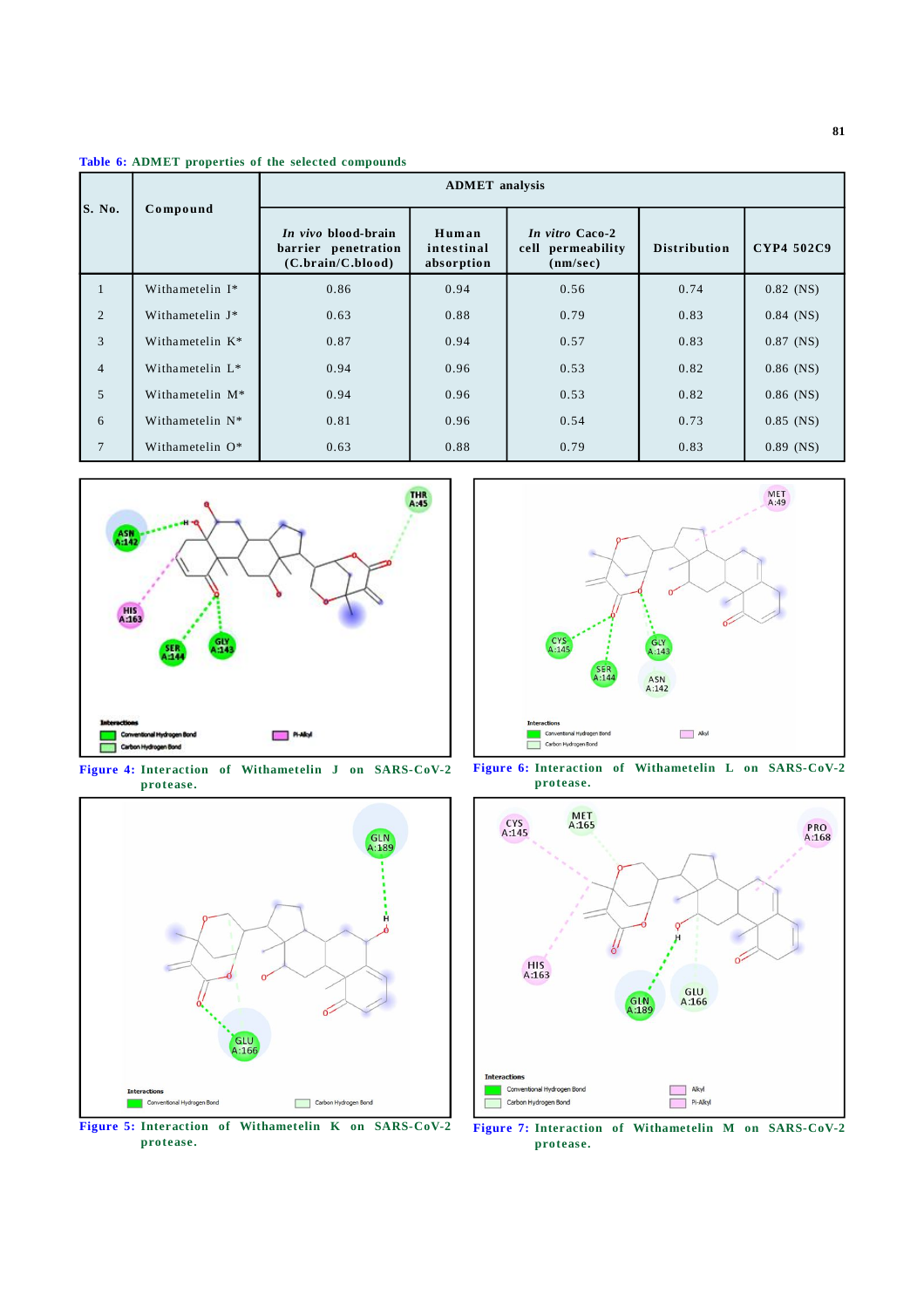

**Figure 8: Interaction of Withametelin N on SARS-CoV-2 protease.**



**Figure 9: Interaction of Withametelin O on SARS-CoV-2 protease.**

#### **3.4 Protein-ligand interactions**

The best-docked compounds were further examined for binding interactions on active sites with amino acid residues using Biovia Accelrys Discovery Studio Visualizer software. Bonding type, number of hydrogen bonds and hydrophobic interactions are a very important determinant of protein-ligand interactions as equal as binding affinity. The number of hydrogen bonds formed and amino acids involved in the interactions are tabulated in Table 4. The hydrogen bonds and other hydrophobic interactions of the ligands on the binding sites of the target proteins were shown in the Figures 3 to 9. All the 7 compounds showed H-bond formation on binding sites of the target protein.

#### **3.5 PASS predictions**

PASS prediction is evaluated to predict the antiviral action of the phytocompounds. The probable activity (Pa) should be higher than the probable inactivity (Pi). All the compounds showed higher Pa than the Pi. This is an indication of antiviral actions of the identified compounds (Table 5).

#### **3.6 ADMET properties**

The selected phytocompunds were subjected to distribution, absorption, metabolism, excretion and toxicity analysis using admet SAR program. *In vivo* blood-brain barrier penetration, human intestinal absorption, *in vitro* caco-2 cell permeability, mitochondrial distribution, non-substrate for CYP4502C9 were examined. Table 6 shows the ADMET properties of the compounds and the compounds were found to be AMES non-toxic and non-carcinogen.

## **4. Discussion**

Increasing mutations in the spike protein of SARS-CoV-2 results in higher mortality and inability to develop new drugs for treatment. Protease enzyme is required for viral replication and has no near human homologues, making it a promising therapeutic target. Each of the active sites, like other cysteine proteases, has a Cys-His catalytic dyad that is responsible for the hydrolysis of the peptide bond at specified places along a polypeptide chain. The free protease (PDB codes 6Y2E (2) and 6Y84 (6) and inhibitor-bound proteases (PDB codes 6LU7, (6) 6Y2F, (7) and 6LZE (8)) have both had their structures determined by x-ray crystallography and have been placed in the protein data bank (PDB) (Shiryaev *et al*., 2012).

The structure of the SARS-CoV-2 major protease is nearly identical to that of the SARS-CoVortholog (96 per cent identity). Furthermore, all of the key residues involved in catalysis, binding, and dimerization are entirely conserved. As a result, the substrate choices of these two ortholog enzymes are very similar (Lankas *et al*., 2012). Therefore, the present study examined the inhibiting potential of *D. metel* compounds against SARS-CoV-2 proteases.

*D. metel*, that can grow to be 1.5 metres tall. Simple, alternate, dark green, widely ovate, shallowly lobed, and globous leaves are simple, alternate, dark green, roughly ovate, shallowly lobed, and globous. Flowers are enormous, solitary, trumpet-shaped, and have a delicious smell that is best experienced in the mornings and nights (Bristol *et al*.,1969). They come in a variety of colours, from white to yellow and light to dark purple. Insects pollinate the hermaphrodite blooms, which are hermaphrodite. The fruit is shaped like a capsule with small spines on it. Datura can grow in regular soil, but it loves rich, wet soil, or even highly alkaline soil, and it does not grow well in the shadow. It is distributed in warmer regions across the world as it prefers a such a climate (Drake *et al*., 1996).

*D. metel* is now seen all over the Southeast Asia even though, it is thought to have originated in north part of India. It also spreads to Africa and Central and South America, as well as the Caribbean through human migration. In modern days, in tropical regions around the globe, it is farmed as a source of the alkaloid-scopolamine, (Ratsch 1998). In India, *D. metel* is common in tropical areas and in the temperate parts of Himalayan mountain range. Apart from the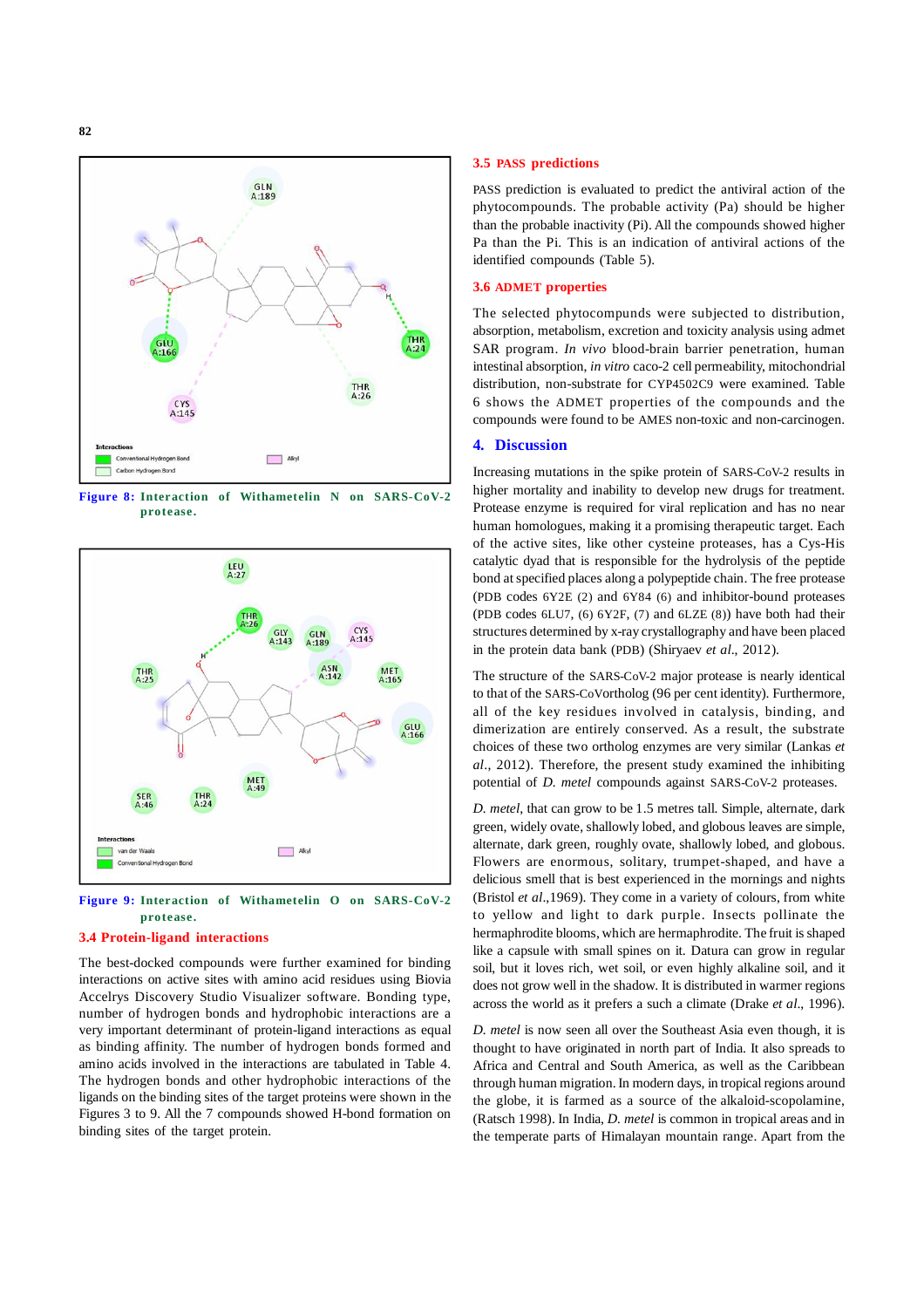neighbouring Bangladesh where it grows widely in fallow lands and being used as a herbal medicine, they also seen in parts of Kenya, Uganda and Tanzania. Fertile calcareous soil nourishes its growth and different species of Datura are largely cultivated in subtropical and tropical areas for their beautiful flowers (Glotter *et al*., 1973).

*D. metel* seeds have been documented as having been utilised in ancient Indian medicine, current Indian folk medicine, and Ayurvedic medicine. Skin diseases, mental disorders, and respiratory ailments, among a slew of other maladies, are among the most prominent medical applications for Datura in these systems. The seeds are also occasionally used as an opiate replacement (Ratsch, 1998).

Datura has a long history of use, including the treatment of epilepsy, hysteria, insanity, heart illness, fever with catarrh, diarrhoea, and skin problems, among other things. Pain is relieved by crushing leaves. The herb is utilised in the treatment of asthma in China. The dried flowers and leaves are chopped into little bits and used in anti-asthmatic cigarettes in Vietnam. The flower extract can be used as an anaesthetic by ingesting 3 to 5 grams, which produces general anaesthesia in 5 minutes and lasts for 5 to 6 hours. Pain, chronic bronchitis, and asthma are all treated with the *D. metel* flower (Ko, 1999; Kam and Liew, 2002).

Leaves are used to treat scabies, eczema, and allergies in Bangladesh (Chowdhury *et al*., 1996). Dried entire plant powder is smoked to treat excessive or irregular breathing, and it is also used to increase pupils surrounding the eyes. Leaf juice can be applied to the skin or consumed to reduce pain and edoema. To minimise swelling of the gums or the base of the ears, leaf juice is combined with a little opium and administered to the afflicted region. On relieve, breast discomfort, combine leaf juice with lime and turmeric and apply it to the breasts (Rahmatullah *et al.*, 2010). *D. metel* flowers have been used in traditional Bangladeshi medicine for millennia to cure asthma, convulsions, pain and rheumatism.

The flowers of *D. metel* are known as baimantuoluo in traditional Chinese medicine and are used to treat skin irritation and psoriasis (Wang *et al*., 2008). *D. metel* seeds are used to treat skin rashes, ulcers, bronchitis, jaundice and diabetes in Ayurvedic medicine. Seeds are used to make tea, which is a sedative, and blooms are dried and smoked as cigarettes in Brazil (Agra *et al*., 2007). Datura species are currently cultivated for the synthesis of secondary metabolites in a variety of ways.

Many distinct alkaloids may be discovered throughout the Datura plant, with the number of alkaloids increasing with the plant's age (Afsharypuor *et al*., 1995). A large variety of tropane alkaloids (hyoscyamine, hyoscine, littorine, acetoxytropine, valtropine, fastusine, fastusinine), a number of with anolides, and different trigloyl esters of tropine and pseudotropine are the main ingredients of the Datura plant. It has also been reported that the alkaloids like calystegines, nortropane, *etc.,* which block glycosidase, were also purified from various species of Datura (Ghani, 2003). The root has a larger concentration of atropine than the other sections. When compared to the root of the plant, the aerial sections frequently collected larger concentrations of scopolamine and lesser amounts of atropine (Afsharypuor *et al*., 1995).

The compounds present in the *D. metel* were subjected to molecular docking and compounds with higher binding energies were identified. The selected compounds were further subjected to druglikeness, PASS predictions for antiviral activity and ADMET properties. All the compounds were found to be AMES non-toxic and non-carcinogen. Similarly, Firdaus *et al*. (2020) investigated that Soxhlet and cold extracts of *D. metel* fruit and seed extract for antiviral activity against the rabies virus. *In vitro* cytotoxicity assay was done using 3-(4, 5-dimethyl-thiazolyl-2)-2, 5-diphenyltetrazolium bromide assay. The Datura seed extract showed potential *in vitro* antirabies activity. The study suggests further screening for *in vivo* activity against rabies virus in a murine model.

Roy *et al*. (2016) investigated that the Datura extracts were not cytotoxic below 5 mg/ml ( $CC_{50}$ ). Titre of 10"4 rabies virus challenge virus standard (RV CVS) (50% tissue culture infective dose  $[1 TCID<sub>so</sub>]$  was obtained by RFFT method and the challenge dose of 10  $TCID<sub>50</sub>$  was used for antirabies assay. Datura fruit and seed (Soxhlet and cold) extracts showed 50% inhibition of RV CVS at 2.5 mg/ml and 1.25 mg/ml (inhibitory concentration 50%  $[IC_{50}]$ , respectively. The tested extracts showed selectivity index  $(CC<sub>so</sub>/$  $IC_{\epsilon_0}$ ) ranging from 2 to 4. After the extraction of the viral RNA, an RT-PCR (real-time reverse transcription-polymerase chain reaction) was performed which showed a reduction in viral loadby 2-foldsat 1.25 mg/ml of the Datura seed (both cold aqueous and Soxhlet methanolic) extracts. These above findings confirm that phytocompounds in *D. metel* has potential antiviral action.

# **5. Conclusion**

The present study concentrates on identification of phyto compounds inhibiting the main proteases of SARS-CoV-2 by molecular docking analysis. The druglikeness and ADMET properties of the selected compounds were performed. From the analysis, seven compounds, *i.e.*, Withametelin I, Withametelin J, Withametelin K, Withametelin L, Withametelin M, Withametelin N and Withametelin O showed significant binding energies and significant ADMET values. Further studies are required to evaluate the *in vitro* and *in vivo* anti SARS-CoV-2 action and such compounds can be used for novel drugs for treatment of SARS-CoV-2 infections irrespective of the mutations.

#### **Acknowledgements**

The authors are thankful to the Deanship of Scientific Research, Prince Sattam bin Abdulaziz University, Al-Kharj, Saudi Arabia for the support in conducting the research analysis and publishing this report.

## **Conflict of interest**

The authors declare no conflicts of interest relevant to this article.

#### **References**

- **Afroz, A. (2021)**. Potential of bryophytes in prevention and medication of COVID-19. Ann. Phytomed., Volume10, Special Issue1 (COVID-19):121-129.http://dx.doi.org/10.21276/ap.covid19.2021.10.1.12
- **Afsharypuor, S.;Mostajeran, A. and Mokhtary, R. (1995).** Variation of scopolamine and atropine in different parts of *D. metel* during development. Planta Med., **61**:383-384.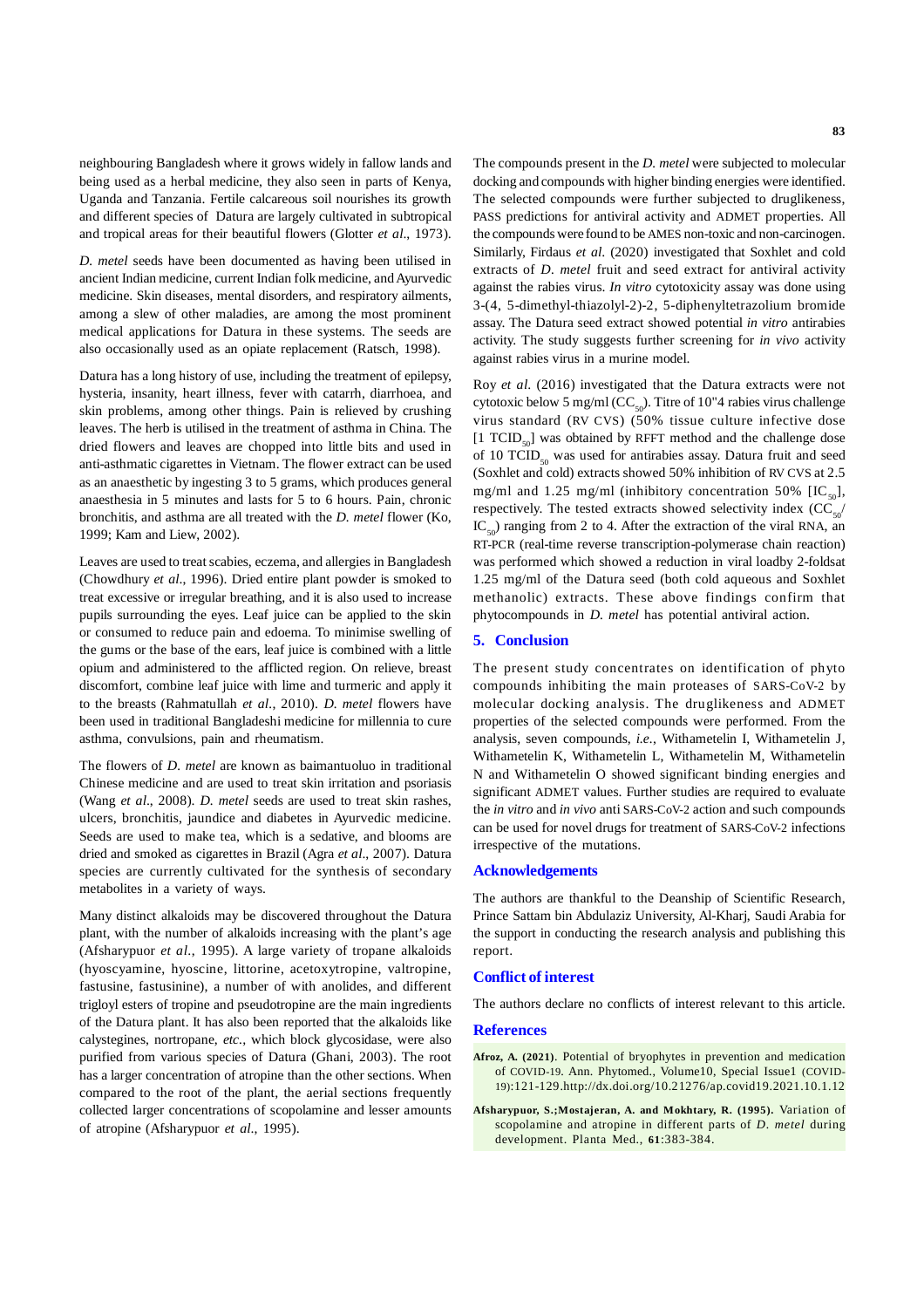- **Agharkar, S. P. (1991).** Medicinal Plants of Bombay Presidency. Scientific Publishers, Jodhpur.
- Agra, M.F.; Baracho. G.S.; Nurit, K.; Basilioa, D. and Coelho, V.P.M. (2007). Medicinal and poisonous diversity of the flora of ''Cariri Paraibano'' Brazil. J. Ethnopharmacol., 111:383-395.
- **Bristol, M.L. (1969).** The alkaloids of the genus Datura, section Brugmansia. Part IV. Tree Datura drugs (*Datura candida* cvs) of the Colombian Sibundoy. Lloydia, **32**:123-130.
- **Carlos, A.; Ramos-Guzmán, J.; Javier Ruiz, P. and Iñaki Tuñón. (2020).** Unravelling the SARS-CoV-2 main protease mechanism using multiscale methods **21**:12544-12554. https://doi.org/10.1021/ acscatal.0c03420
- **Chen, H.; Guo, J.; Wang, C.; Luo, F.; Yu, X.; Zhang, W.; Li, J.; Zhao, D.; Xu, D.; Gong, Q.; Liao, J.; Yang, H.; Hou, W. and Zhang, Y. (2020).** Clinical characteristics and intrauterine vertical transmission potential of COVID-19 infection in nine pregnant women: A retrospective review of medical records. The Lancet, **395**(10226):809-815. doi: 10.1016/S0140- 6736(20)30360-3.
- **Cheng, F.; Li, W.; Zhou, Y.; Shen, J.; Wu, Z.; Liu, G.; Lee, P.W. and Tang, Y. (2012).** Admet SAR: A comprehensive source and free tool for assessment of chemical ADMET properties. J. Chem. Inf. Model. https://doi.org/ 10.1021/ci300367a
- **Chowdhury,J.U.;Alam,M.K. and Hasan, M.A. (1996).** Some traditional folk formularies against diversity and diarrhoea in Bangladesh. J. Econ. Tax. Bot. Additional Series, **12**:20-23.
- **Daina, A.; Michielin, O. and Zoete, V. (2017).** Swiss ADME: A free web tool to evaluate pharmacokinetics, drug-likeness and medicinal chemistry friendliness of small molecules. Sci. Rep. https://doi.org/10.1038/ srep42717
- **Dallakyan, S. and Olson, A. J. (2015).** Small-molecule library screening by docking with PyRx. Methods Mol. Biol. https://doi.org/10.1007/ 978-1-4939-2269-7\_19
- **Drag, M. and Salvesen, G.S.(2010).** Emerging principles in protease-based drug discovery. Nat. Rev. Drug Discov., **9**:690-701.
- **Drake, L. R.; Lin, S.; Rayson, G. D. and Jackson, P. (1996).** Chemical modification and metal binding studies of *Datura innoxia*. Environ. Sci. Technol., **30**:110-114.
- **Eleftheriou, Phaedra, Dionysia, A.; Anthi, P. and Athina, G. (2020).** *In silico* evaluation of the effectivity of approved protease inhibitors against the main protease of the novel SARS-CoV-2 virus, Molecules **25**(11):25-29. https://doi.org/10.3390/molecules25112529.
- **Ghani, A. (2003).** Medicinal plants of Bangladesh with chemical constituents and uses. 2nd edition, Asiatic Society of Bangladesh, 5 Old Secretariate Road, Nimtali, Dhaka, Bangladesh.
- **Glotter, E.; Kirson, I.; Abraham, A. and Lavie, D. (1973).** Constituents of *Withania somnifera* Dun.-XIII. The withanolides of chemotype III. Tetrahedron, **29**:1353-1364.
- **Hasan, M.; Bhuiya, N. and Hossain, M., (2019).** *In silico* molecular docking, PASS prediction and ADMET analysis for finding novel COX-2 inhibitor from *Heliotropium indicum*. J. Complement. Med. Res., **10**:142. https://doi.org/10.5455/jcmr.20190525051057
- **Huang, C.; Wang, Y.; Li. X.; Ren, L.; Zhao, J.; Hu, Y.; Zhang, L.; Fan, G.; Xu,J.;Gu, X.; Cheng, Z.; Yu, T.; Xia, J.; Wei, Y.; Wu, W.;Xie, X.; Yin, W.; Li, H.; Liu, M.; Xiao, Y.; Gao, H.;Guo, L.;Xie, J.; Wang, G.; Jiang, R.; Gao, Z.;Jin, Q.; Wang, J. and Cao, B.(2020).** Clinical features of patients infected with 2019 novel coronavirus in Wuhan, China. Lancet, **395**:497-506. doi: 10.1016/S0140-6736(20)30183-5.
- **Khaton, M. M. and Shaik, M.M. (2012).** Review on *Datura metel* : A potential medicinal plant Global Journal of Research on Medicinal Plants and Indigenous Medicine, **1**(4):123-132.
- **Kam, P.C.A and Liew, S. (2002).** Traditional Chinese herbal medicine and anaesthesia. Anaesthesia, **57**:1083-1089.
- **Ko, R.J. (1999).** Causes, epidemiology, and clinical evaluation of Suspected herbal poisoning. Clin. Toxicol., **37**(6):697-708.
- **Kuntal, D.; Raman, D. and Harish, S. (2016).** Effect of cultural condition and solvent extraction on pharmacognostical assessment and identification of scopolamine content in different parts of *Datura metel* Linn. through HPTLC analysis, Ann. Phytomed. **5**(1):43- 50.
- Lankas, G.R.; Leiting, B.; Roy, R.S.; Eiermann, G.J.; Beconi, M.G.; Biftu, T.; **Chan, C.C.; Edmondson, S.; Feeney, W.P. and He, H.(2005).** Dipeptidyl peptidase IV inhibition for the treatment of type 2 diabetes: Potential importance of selectivity over dipeptidyl peptidases 8 and 9. Diabetes, 54:2988-2994.
- **Li, Q.; Guan, X. and Wu, P. (2020).** Early transmission dynamics in Wuhan, China of novel coronavirus-infected pneumonia. N. Engl. J. Med., **10**:10-56/NEJMoa2001316.
- **Nathan, D.;Grubaugh; William,P.H. and Angela, L.R. (2020).** Making sense of mutation: What D614G means for the COVID-19 pandemic remains unclear. Cell, **182**(4):794-795.
- **Rahmatullah, M.; Azam,M.N.K.;Mollik,M.A.H.; Hasan, M.M.; Hassan,A.I.; Jahan, R.; Jamal, F.; Nasrin, D.; Ahmed, R.; Rahman, M.M. and Khatun, M.A. (2010).** Medicinal plants used by the Kavirajes of Daulatdia ghat, Kushtia district, Bangladesh. Am. Eurasian J. Sustain. Agric., **4**(2):219-229.
- Ratsch, C. (1998). The encyclopedia of psychoactive plants: Ethnopharmacology and its applications. Rochester: Park Street Press, USA.
- **Sanjay, P.S. and Shanthi, S. (2020).** International Journal of Pharma and Biosciences identification of angiotensin converting enzyme (ACE) Inhibiting phytochemical Compounds from Aegle marmelos, *Euphorbia hirta*, *Senna articulate*, *Ocimum tenuiflorum* and *Hibiscus rosasinensis* by *in silico* 11:79-85. https://doi.org/ 10.22376/ijpbs.2020.11.3.b
- **Shiryaev, S.A.; Thomsen, E.R.; Cieplak, P.; Chudin, E.; Cheltsov, A.V.; Chee, M.S.; Kozlov, I.A. and Strongin, A.Y. (2012).** New details of HCV NS3/4A proteinase functionality revealed by a high-throughput cleavage assay. PLoS ONE, **7**:e35759.
- **Vidya, D.S. (2021).** Identification of antibacterial phytochemicals in *Terminalia arjuna* and *Andrographis paniculata* for the treatment of multidrug resistant (MDR) bacterial pathogens: An *in silico* analysis. Ann. Phytomed., **10**(1):141-159. http://dx.doi.org/ 10.21276/ap.2021.10.1.15